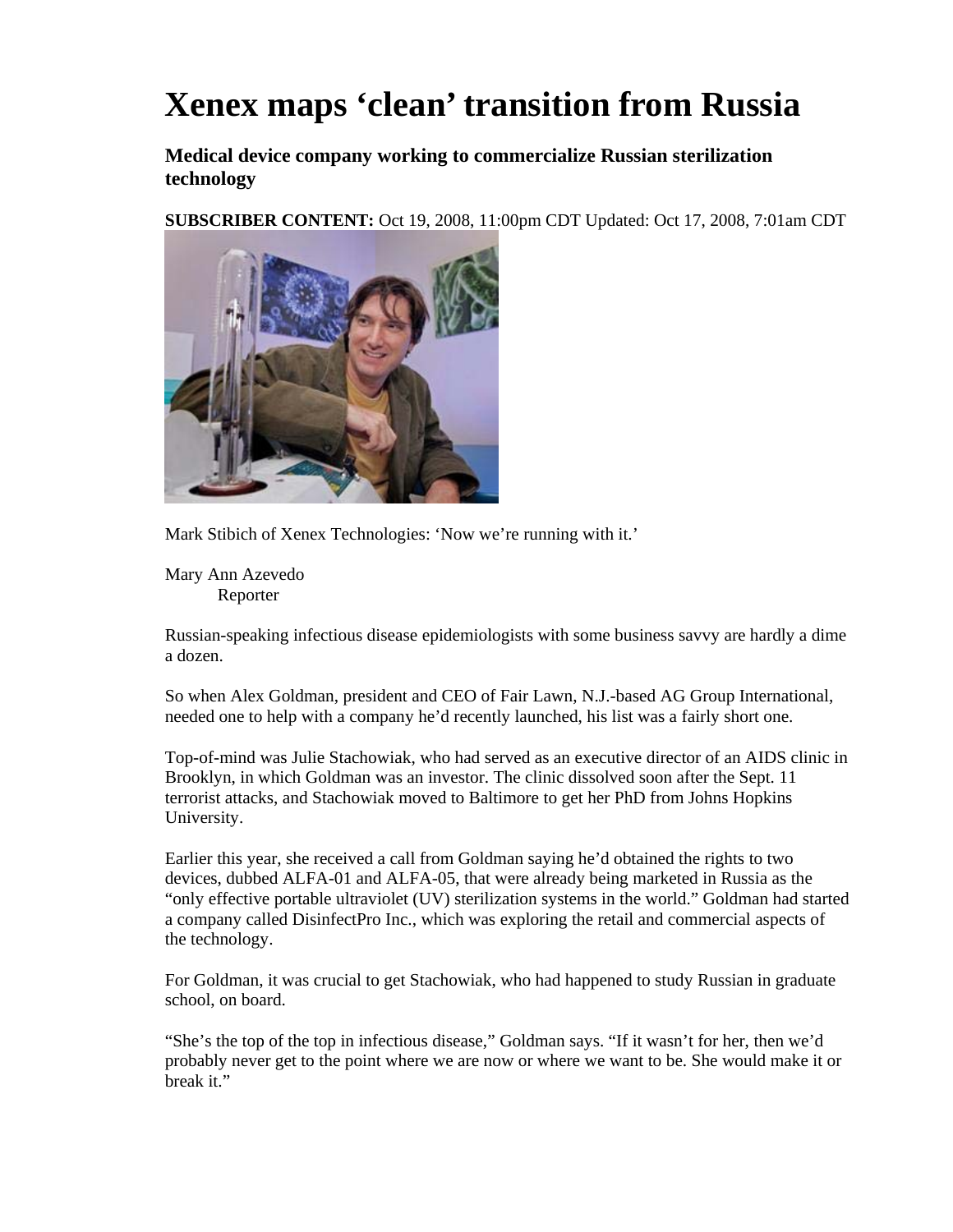By August, Houston-based Xenex Technologies was born out of DisinfectPro, and Stachowiak and fellow Johns Hopkins PhD Mark Stibich had become CEO and chief operating officer, respectively. They also joined the company's board of directors and became part owners of Xenex, which was formed with the specific purpose of bringing the ALFA-01 and ALFA-05 to the U.S. market.

As one of the two firm's employees so far, Stibich admits the company is "still very much in bootstrap mode."

Goldman, who remains CEO of AG Group, is Xenex's primary funding source, although Stibich and Stachowiak have also contributed start-up funding.

## **CLEAN SWEEP**

Stachowiak and Stibich were intrigued with using the sterilization devices for their original purpose of disinfecting noncritical surfaces in hospitals such as door knobs, bed rails and any commonly touched surface.

The pair spent three months of this year investigating the business structure and researching the technology and its potential.

Stachowiak admits to wanting to see the technology in action before committing to anything.

"I wanted to understand how it could be so powerful to do in seconds and minutes what other forms of UV take hours to do," she says. "It was an impressive piece of technology."

Specifically, they found that the technology can kill 99.9 percent of some germs in about 2.5 minutes, and an emerging superbug called Cdiff — more officially known as Clostridium difficile — in 12 to 15 minutes.

The Centers for Disease Control estimates that there are some 2 million hospital-acquired infections every year, costing hospitals some \$30 billion, according to Stibich, who says about 90,000 people die from the infections.

"We can change the world by having these machines at hospitals by guaranteeing people a clean environment," Goldman says. "Instead of going in with one disease and catching another six."

## **behind the technology**

Xenex's devices use high-intensity ultraviolet Xenon impulse lamps to kill airborne and hardsurface pathogens.

Since they can be used with instant startup, or no wait time, the devices have potential for a variety of medical, biohazard and other settings where microorganisms pose a threat to health.

The technology behind the devices is patented in the United States, the Russian Federation and in several other countries. Since being released for use in 2005, hundreds of ALFA-01 and ALFA-05 devices have been used in the Russian Federation, including at oncology centers and The Central Scientific Research Institute of Trauma and Orthopedics.